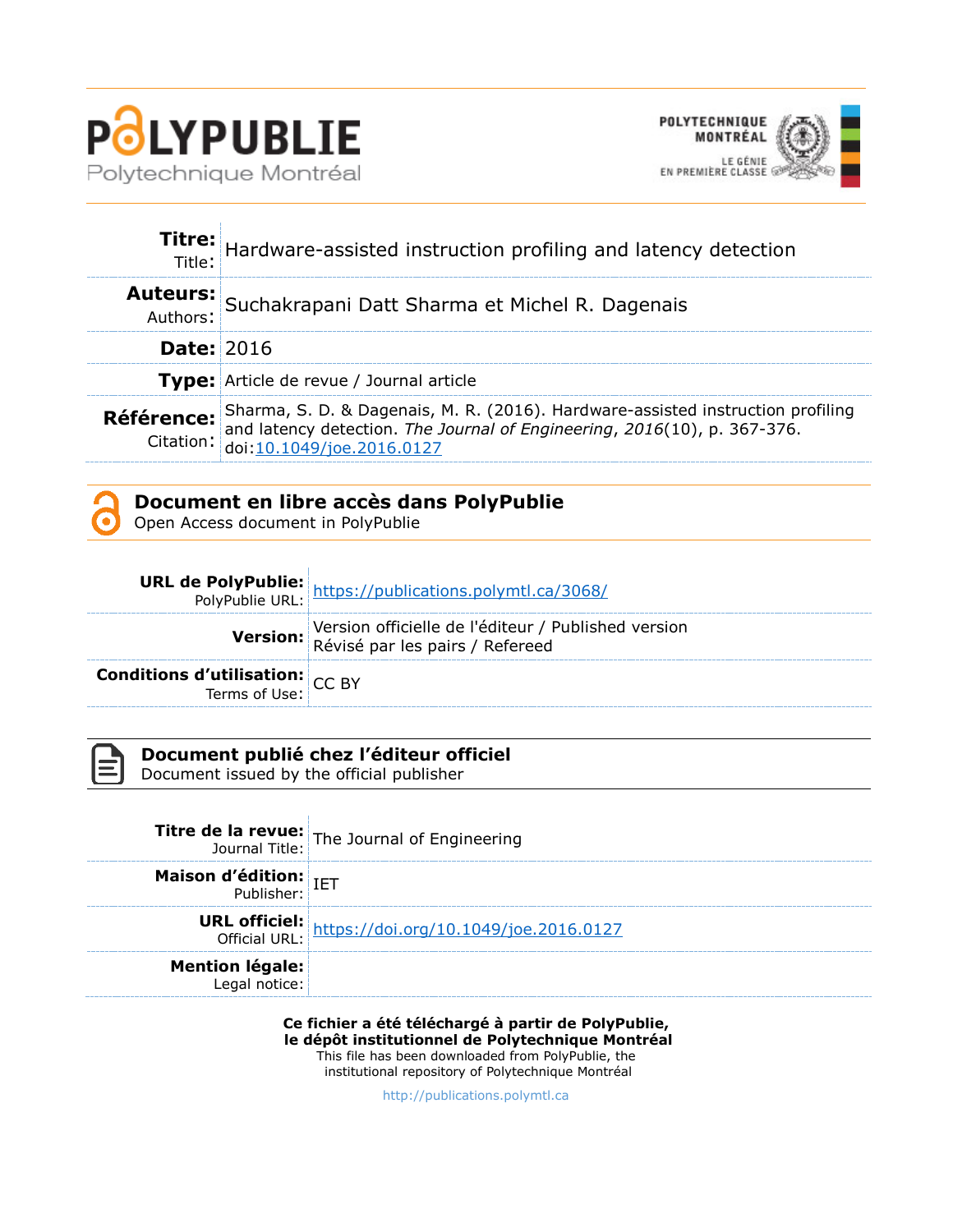## Hardware-assisted instruction profiling and latency detection

## Suchakrapani Datt Sharm[a,](mailto:) [Michel](mailto:) [Dagenais](mailto:)

Department of Computer and Software Engineering, École Polytechnique de Montréal, Montréal, Québec, Canada E-mail: [suchakrapani.sharma@polymtl.ca](mailto:)

Published in The Journal of Engineering; Received on 27th April 2016; Accepted on 24th August 2016

Abstract: Debugging and profiling tools can alter the execution flow or timing, can induce heisenbugs and are thus marginally useful for debugging time critical systems. Software tracing, however advanced it may be, depends on consuming precious computing resources. In this study, the authors analyse state-of-the-art hardware-tracing support, as provided in modern Intel processors and propose a new technique which uses the processor hardware for tracing without any code instrumentation or tracepoints. They demonstrate the utility of their approach with contributions in three areas - syscall latency profiling, instruction profiling and software-tracer impact detection. They present improvements in performance and the granularity of data gathered with hardware-assisted approach, as compared with traditional software only tracing and profiling. The performance impact on the target system – measured as time overhead – is on average 2–3%, with the worst case being 22%. They also define a way to measure and quantify the time resolution provided by hardware tracers for trace events, and observe the effect of finetuning hardware tracing for optimum utilisation. As compared with other in-kernel tracers, they observed that hardware-based tracing has a much reduced overhead, while achieving greater precision. Moreover, the other tracing techniques are ineffective in certain tracing scenarios.

### 1 Introduction

Modern systems are becoming increasingly complex to debug and diagnose. One of the main factors is the increasing complexity and real-time constraints which limit the use of traditional debugging approaches in such scenarios. Shorter task deadlines mean that the faithful reproduction of code execution can be very challenging. It has been estimated that developers spend around 50–75% of their time debugging applications at a considerable monetary cost [[1](#page-10-0)]. In many scenarios, heisenbugs [[2](#page-10-0)] become nearly impossible to detect. Long-running systems can have bugs that display actual consequences much later than expected, either due to tasks being scheduled out or hardware interrupts causing delays. Important parameters that need to be analysed while doing a root cause analysis for a problem include the identification of costly instructions during execution, the detection of failures in embedded communication protocols and the analysis of instruction profiles that give an accurate representation of which instructions consume the most central processing unit (CPU) time. Such latent issues can only be recorded faithfully using tracing techniques. Along with accurate profiling, tracing provides a much needed respite to developers for performance analysis in such scenarios.

We focus in this paper on two important common issues in current systems: the efficient detection/tracking of hardware latency and the accurate profiling of syscalls and instructions, with an ability to detect programme control flow more accurately than with current software approaches. We discuss our new analysis approach, which utilises conditional hardware tracing in conjunction with traditional software tracing to accurately profile latency causes. The trace can be decoded offline to retrieve the accurate control flow, data even at instruction granularity, without any external influence on the control flow. As software tracing can induce changes in the control flow, with our system we can further detect the cause of latency induced by the software tracers themselves, on the software under observation, to nanosecond range accuracy.

Pure software profiling and tracing tools consume the already constrained and much needed resources on production systems. Over the years, hardware tracing has emerged as a powerful technique for tracing, as it gives a detailed and accurate view of the system with almost zero overhead. The IEEE Nexus 5001 standard [[3](#page-10-0)] defines four classes of tracing and debugging approaches for embedded systems. Class 1 deals with basic debugging operations such as setting breakpoints, stepping instructions and analysing registers – often directly on target devices connected to hosts through a joint test action group (JTAG) port. In addition to this, Class 2 supports capturing and transporting programme controlflow traces externally to host devices. Class 3 adds data-flow traces support, in addition to control-flow tracing and Class 4 allows emulated memory and I/O access through external ports. Hardware-tracing modules for recent microprocessors (Class 2– Class 4) can either utilise (i) on-chip buffers for tracing, recording trace data from individual CPUs on the system-on-chip, and send it for internal processing or storage or (ii) off-chip trace buffers that allow trace data to flow from on-chip internal buffers to external devices, with specialised industry standard JTAG ports and to development host machines, through high-performance hardwaretrace probes [\[4,](#page-10-0) [5](#page-10-0)]. These hardware-trace probes contain dedicated trace buffers (as large as 4 GB) and can handle high-speed trace data. As we observed in our performance tests (Section 4), the former approach can incur overhead in the range of 0.83–22.9%, mainly due to strain on memory accesses. We noted that trace streams can generate data in the range of hundreds to thousands of MB/s (depending on trace filters, trace packets and packet generation frequency). Thus, there is a trade-off in choosing either an external analysis device or on-chip buffer recording. The former gives a better control (less dependency on external hardware which is crucial for on-site debugging), but incurs a small overhead for the memory subsystems on the target device. The latter provides a very low overhead system, but requires external devices and special software (often proprietary) on development hosts. The generated trace data is compressed for later decoding with specialised debug/trace tools [[6](#page-10-0), [7\]](#page-10-0) that run on host machines, as illustrated in Fig. [1](#page-2-0).

Device memory is limited, thus there are multiple ways to save tracing data using either of the two approaches discussed above. Therefore, to achieve maximum performance, recent research deals with compressing the trace output during the decoding phase to save transfer bandwidth [[1](#page-10-0)]. Earlier, part of the focus was on the unification of the traces, which is beneficial for Class 3 devices [[8](#page-10-0)]. This provides a very detailed picture of the execution at almost no overhead on the target system.

In this paper, we mainly focus on on-chip local recorded traces, pertaining to Class 2 devices, owing to their low external hardware dependency and high availability in commonly used architectures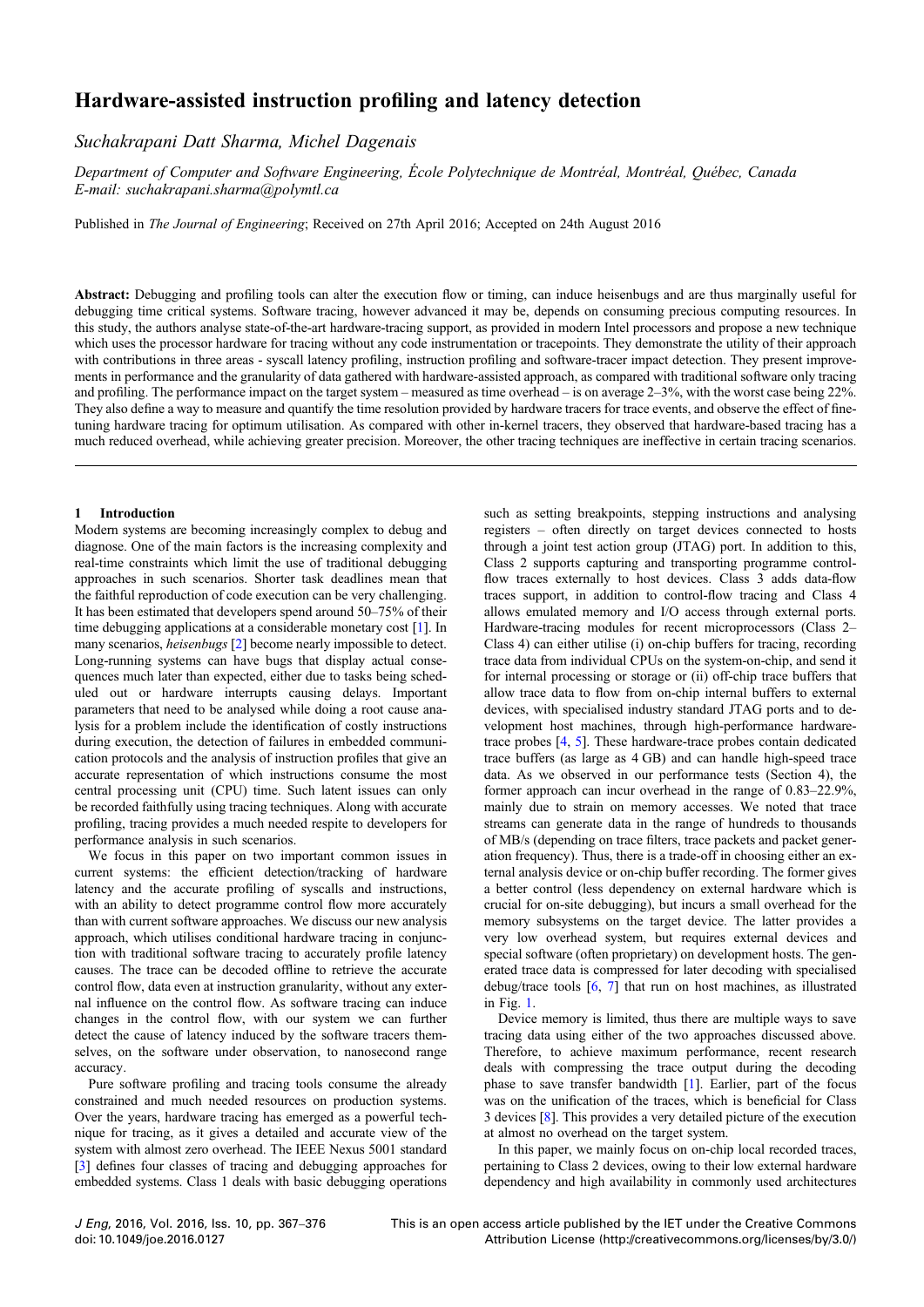<span id="page-2-0"></span>

Fig. 1 Hardware-tracing overview

such as Intel x86-64. With our proposed approach, using hardwaretrace assistance, we were able to trace and profile short sections of code. This would ensure that precious input/output (I/O) bandwidth is saved while maintaining sufficient granularity. We used Intel's new Processor Trace (PT) features and were able to gather accurate instruction profiling data such as syscall latency and instruction counts for interesting events such as abnormal latency. In profile mode, we can also selectively isolate sections of code in the operating system, for instance idling the CPU, taking spinlocks or executing floating point unit (FPU) bound instructions, to further fine-tune the systems under study.

The remainder of this paper is organised as follows. Section 2 gives a general overview of programme-flow tracing, its requirements and limitations of the current sampling systems to handle these. It also introduces the concept of hardware tracing to overcome such limitations. We discuss state-of-the-art techniques used in software tracing and finally concentrate on our research scope. In Section 3, we introduce our hardware and hardwareassisted software-tracing-based architecture. We then elaborate our three contributions that introduce an instruction and timedelta profiling technique to identify interrupt latencies, profiling syscall latency in short sections of code and identify causes of latency in software tracers. These contributions utilise our hardware-assisted approach. In Section 4, as our final contribution, we start with a detailed experiment, measuring overhead and trace size, for Intel's PT hardware-tracing infrastructure as it forms the core of our hardware-based approach. We have also proposed a new metric to define the granularity of the temporal and spatial resolution in a trace. We then show how the hardware-based trace profiler can help visualise anomalies through histograms.

#### 2 Background

In an ideal environment, developers would want to know as much as possible about the flow of their programmes. There are three important artefacts that can be gathered during a programme execution – flow of instructions during programme, their classification and deduction of the programme-flow with timing information. Static analysis of binaries, to understand how the programme runs, allows the developers to visually analyse how the compiler generates instructions, estimate how the instructions may execute, and can be used further for code coverage [\[9,](#page-10-0) [10\]](#page-10-0). Such information is also vital for debuggers to generate and aid in the breakpoint debugging approach. Recently, the focus on pure static code analysis tools has been mostly in the security domain, for analysing malicious or injected code in binaries [[11,](#page-10-0) [12\]](#page-10-0) or optimising compilers based on the analysis of generated code [[13\]](#page-10-0). However, the actual execution profiles can differ from what static tools can anticipate, due to the complexities of newer computer architectures in terms of pipelines, instruction prefetching, branch prediction and unforeseen run-time behaviour such as hardware interrupts. Therefore, to understand the effect of individual instructions or function blocks, the instructions executed can be profiled at run-time. The use of counting instructions for blocks of code, at programme execution time, has been proposed and explored in-depth before [\[14](#page-10-0)]. Therefore, the instruction sequence and profile can be recorded and then replayed later on. However, some of these earlier approaches dealt with inserting instrumentation code, to profile instructions and other interesting events. Sampling-based techniques, developed earlier such as digital continuous profiling infrastructure [\[15](#page-10-0), [16\]](#page-10-0), have also been discussed extensively before, where authors demonstrated the use of hardware counters provided by the processor for profiling instructions. Merten et al. [[17\]](#page-10-0) have earlier proposed the use of a branch trace buffer and their hardware table extension for profiling branches. Custom hardware-based path profiling has been discussed by Vaswani et al. [[18\]](#page-10-0), where they observe that low overhead with hardware-assisted path profiling can be achieved. Recent advances, especially in the Linux kernel, discuss how profiling tools such as Perf can be used to generate execution profiles, based on data collected from special hardware counters, hardware blocks that record branches or pure software controlled sampling [\[19](#page-10-0), [20](#page-10-0)].

## 2.1 Programme-flow tracing

Recording instruction flow or branches in a programme can provide information about how a programme actually executes in comparison with how the expected execution. The comparison of an anomalous programme-flow trace with that of a previous one can let the developer know what was the effect of changes on the system. It can also be used to track regressions during new feature additions. At lower levels such as instructions flow, bugs that occur in longrunning real-time systems can now be detected with more confidence, as the complete execution details are available. With recent hardware support from modern processors, this has become easier than ever. We discuss details about such hardware support further in Section 2.2. Larus *et al.* discussed quite early about using code instrumentation to inject tracing code in function blocks or control-flow edges to track instructions or deduce the frequency of their execution [[14,](#page-10-0) [21](#page-10-0)]. They observed overhead of 0.2– 5%, without taking into consideration the effect of the extra overhead of disk writes (which they observed as 24–57% in those days). Other more powerful tools, which effectively perform execution profiling or control-flow tracing, can be built using similar binary modifying frameworks such as Valgrind [\[22](#page-10-0)]. Even though this framework is more data-flow tracing oriented [\[23](#page-10-0)], some very insightful control-flow tools have been developed such as Callgrind and Kcachegrind [[24\]](#page-10-0). Programme-flow tracing can either encompass a very low-level all-instruction trace generation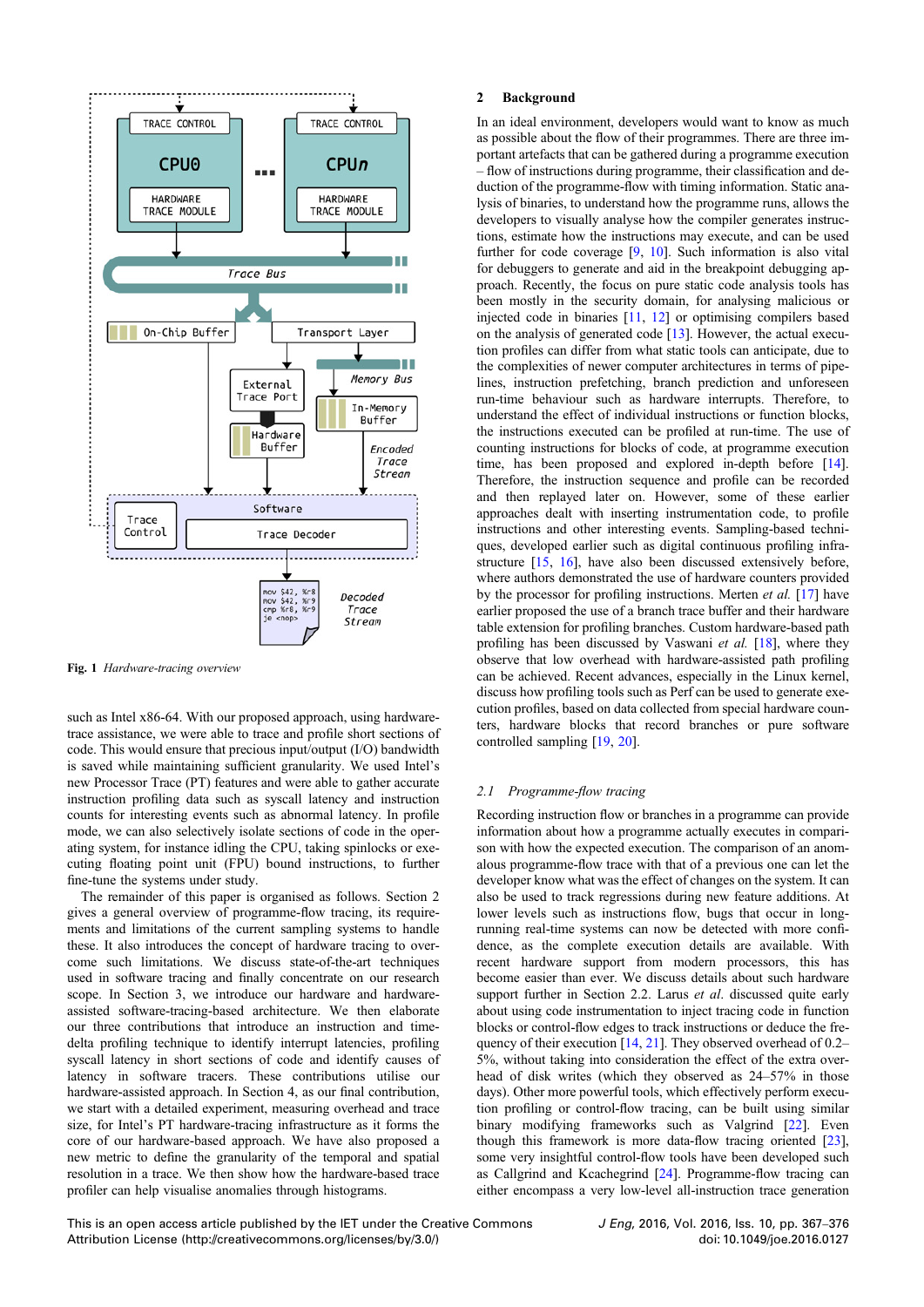<span id="page-3-0"></span>scheme or a more lightweight branch-only control-flow trace scheme.

Instruction tracing: Tracing each and every instruction to deduce the programme-flow can be quite expensive if instrumentation is required. Hence, architectures such as advanced RISC machines (ARM) and PowerPC provide hardware support for such mechanisms in the form of NSTrace (PowerPC), EmbeddedICE, embedded trace macrocell (ETM), programme trace macrocell (now part of ARM CoreSight) and microprocessor without interlocked pipeline stages PDTrace [\[25](#page-10-0), [26](#page-10-0)]. The basic idea is to snoop the bus activity at a very low-level, record such data and then reconstruct the flow offline from the bus data. External hardware is usually connected as bus data sink and special software can then use architecture level simulators to decode the data. The benefit of a complete instruction flow trace is that there is highly detailed information about each and every instruction for accurate profiles, in-depth view of memory access patterns and, with the support of time-stamped data, a very accurate overall tracer as well. However, the amount of data generated is too high if external devices are not used to sink the data. Indeed, memory buses are usually kept busy with their normal load, and an attempt to store the tracing data locally incurs bus saturation and additional overhead. An approach to reduce such bandwidth and yet keep at least the programme-flow information correct is to use branch-only traces.

Branch tracing: The issue of memory-related overhead for hardware programme/data-flow traces has been observed earlier as well  $[14, 21]$  $[14, 21]$  $[14, 21]$ . Even though hardware can generate per-instruction trace data at zero execution overhead, such an additional data-flow may impact the memory subsystem. Hence, just choosing the instructions that cause a programme to change its flow greatly reduces the impact. Such control-flow instructions (such as direct/ indirect jumps, calls, exceptions etc.) can indeed be enough to reconstruct the programme-flow. Dedicated hardware blocks in the Intel architecture such as last branch record (LBR), branch trace store (BTS) [[27\]](#page-10-0) and more recently Intel PT chooses to only record branches in the currently executing code on the CPU cores. By following the branches, it is quite easy to generate the instruction flow with the help of additional offline binary disassembly. For example, for each branch instruction encountered in the flow, a record for the branch taken/not-taken and its target can be recorded externally. This is then matched with the debug information from the binary to reconstruct how the programme was flowing. We detail and discuss the branch-tracing approach, as well as instruction tracing, in Section 2.2, where we show a state-of-the-art branch tracing approach using Intel PT as an example.

## 2.2 Hardware tracing

As discussed previously, the complete instruction and branch tracing is supported by dedicated hardware in modern multi-core processors. They provide external hardware recorders and tracing devices access to the processor data and address buses. ARM's early implementation of EmbeddedICE (in-circuit emulator) was an example of this approach. Eventually, processor chip vendors formally introduced dedicated and more advanced hardware-tracing modules such as CoreSight, Intel BTS and Intel PT. In a typical setup such as shown in Fig. [1](#page-2-0), trace data generated from the trace hardware on the chip can be funnelled to either the internal buffer for storage or observed externally through an external hardware buffer/interface to the host development environment, for more visibility. In both cases, the underlying techniques are the same, but performance varies according to the need of the user and the hardware implementation itself.

2.2.1 Tracing primitives: Since an important part of our research deals with programme-flow tracing, we discuss how hardwaretracing blocks can be used to implement it. The basic idea is to record the control-flow instructions along with some timing information (if needed) during the execution of the programme. Different architectures have different approaches for deciding on the optimum buffer size, trace compression techniques and additional meta-data such as timing information, target and source instruction pointers (IPs) etc. We explain such techniques along with an overview of the tracing process in this section. A programme-flow trace can be broadly broken down into following elements.

Trace configuration: Most of the hardware-trace modules can be fine-tuned by writing data to certain control registers such as model specific registers (MSRs) in Intel or the CoreSight ETM/ ETB configuration registers for ARM. For example, writing specific bits in MSRs can control how big a trace buffer will be or how finegrained or accurate the timing data will be generated. An optimum configuration leads to better trace output – the effect of which is discussed later in this paper.

Trace packets: A hardware-trace-enabled execution generates all the hardware-trace data in a compressed form for eventual decoding. This can consist of different distinguishable elements called trace packets. For example, in the context of Intel PT, these hardware-trace packets can contain information such as paging (changed CR3 value), time-stamps, core-to-bus clock ratio and taken–not-taken (tracking conditional branch directions), record target IP of branch, exceptions, interrupts, source IP for asynchronous events (exceptions, interrupts). The amount or type of packets enabled and their frequency of occurrence directly affect the trace size. In the control-flow trace context, the most important packets that are typically common to different architectural specifications of trace hardware are:

Taken–not-taken: For each conditional direct branch instruction encountered (such as jump on zero and jump on equal), the trace hardware can decode if that specific branch was taken or not. This is illustrated with Intel PT's trace output as an example in Fig. 2. We can observe that Intel PT efficiently utilises 1 bit per branch instruction to encode it as a taken or not-taken branch.

The earlier implementations such as Intel BTS used 24 bits per branch, which caused an overhead between 20 and 100% as the CPU enters the special debug mode, causing a 20–30 times slowdown [[28,](#page-10-0) [29\]](#page-10-0):

Target IP: Indirect unconditional branches (such as register indirect jumps) depend on register or memory contents; they require more bits to encode the destination IP of the indirect branch. This can also be the case when the processor encounters interrupts, exceptions or far branches. Some implementations such as Intel PT provide other packets for updating control flow such as flow update packet, which provide source IP for asynchronous events such as interrupts and exceptions. In other scenarios, the binary analysis can usually be used to deduce the source IP.

Timing: Apart from deducing the programme-flow, packets can be timed as well. However, time-stamping each and every instruction can be expensive in terms of trace size as well as extra overhead incurred. ARM CoreSight provides support for accurate time-stamp per-instruction. However, the use-case is mainly aimed at usage of an external high-speed buffer and interface hardware through a JTAG port. For on-device tracing such as Intel PT, the packet size can be kept small by controlling the frequency of time-stamps being generated and the type of time-stamps. For example, a timing



Fig. 2 Odd-even test generates corresponding taken–not-taken packets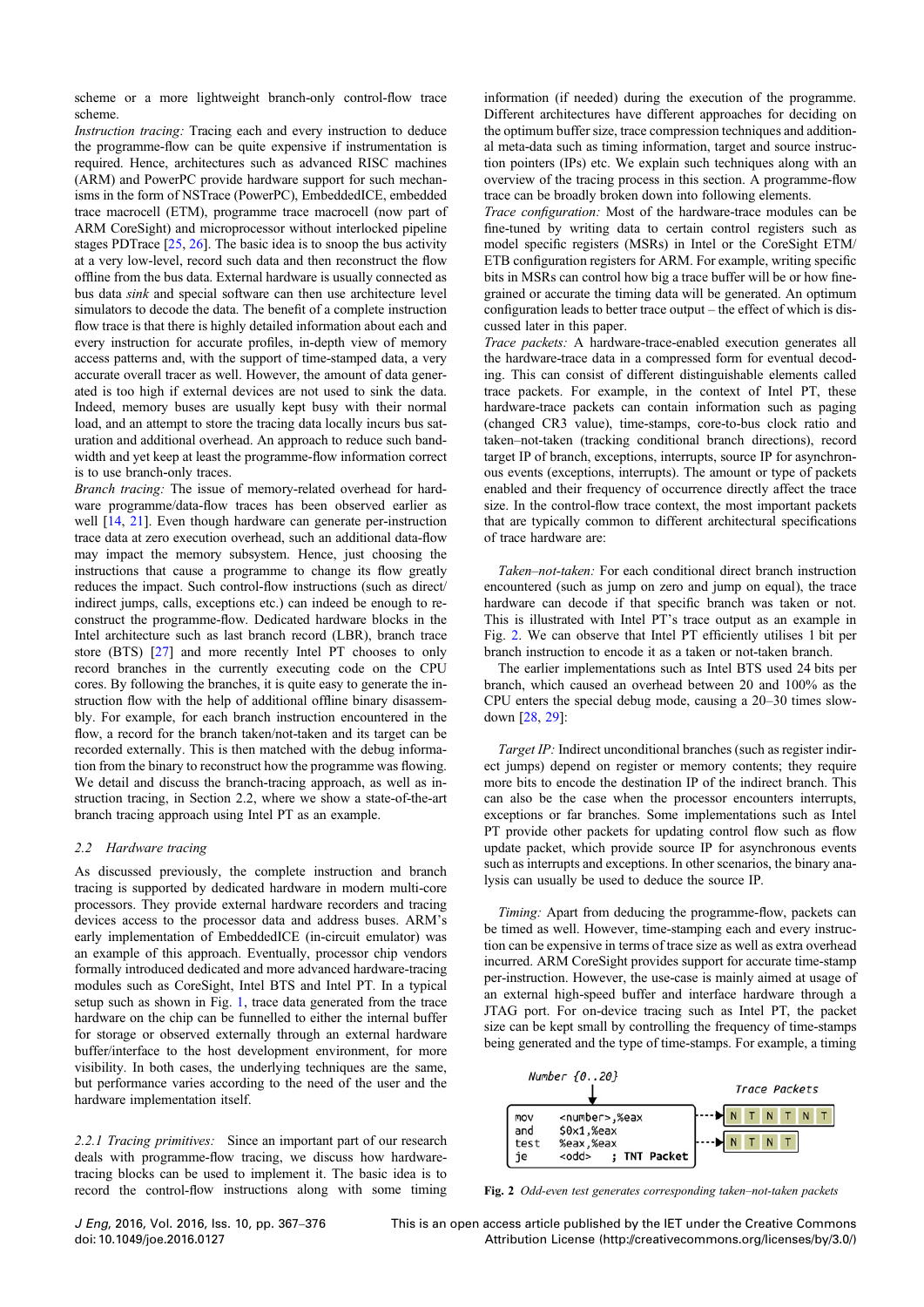<span id="page-4-0"></span>packet can either be the lower 7 bytes of the time-stamp counter (TSC) value as an infrequently recorded TSC packet or can be just a more frequent 8 bit mini-time-stamp counter (MTC) packet occurring in between two TSC packets. MTC packets record incremental updates of CoreCrystalClockValue and can be used to increase the timing precision with fewer bits utilised. Trace timing in some implementations can further be improved by a cycle-accurate mode, in which the hardware keeps a record of cycle counts between normal packets.

In the next section, we discuss how we can leverage hardwaretracing techniques and utilise it for efficient and more accurate profiling and tracing.

## 3 Trace methodology

To get useful instruction profiling and tracing data for use-cases such as accurate detection of interrupt latency, we propose a framework that utilises an hardware-assisted software-tracing approach. The major focus of our work is on post-mortem analysis of production systems. Hence, the underlying technologies used aim at recording raw trace or programme-flow data at run-time, and eventually perform an offline merge and analysis, to get in-depth information about abnormal latency causes or generate instruction execution profiles. The data generated in hardware tracing can reach a range of hundreds of megabytes per second. Various approaches have been taken to reduce this overhead. Apart from careful configuration of the trace hardware, various methods such as varying the length of taken-not-taken (TNT) packets (short/ long), IP compression and indirect transfer return compression [\[30](#page-10-0)] are employed to control precisely the trace size, with the aim of reducing memory bus bandwidth usage. Previous work often focused on trace compression and even better development of tracing blocks itself [\[1\]](#page-10-0). In contrast, we chose to leverage the latest state-of-the-art hardware such as Intel PT and carefully isolate interesting sections of the executed code to generate short hardware traces. These short traces can be eventually tied to the corresponding software-trace data to generate a more in-depth view of the system at low cost. This can also be used to generate instruction execution profiles in those code sections for detecting and pinpointing anomalous sections of the programme, right down to the executed instruction. This gives a unique and better approach as compared with other techniques of sample-based profiling (such as Perf) or simulation/translation-based profiling (such as Valgrind) mainly due to the fact that there is no information loss, as the inferences are based on the real instruction flow in a programme, and the overhead of simulated programme execution is completely removed. Choosing only specific sections of code, to trace and profile with hardware, also means that we do not require external trace hardware and can rely on internal trace buffers for post-mortem analysis. In this section, we first show the design of our framework itself and demonstrate how we can use Intel PT hardware-assisted software tracing. We also explain our three main contributions, detailing how we could profile interrupts/syscall latency and evaluate the impact of software tracers themselves. We start with some background on Intel PT, and then explain the architecture of our technique.

#### 3.1 Intel PT

Intel's MSR-based LBR and the BTS approach for branch tracing have been widely explored before [\[28](#page-10-0), [29\]](#page-10-0). Eventually, the benefits of the hardware-tracing approach advanced the branch-tracing framework further, in the form of Intel PT. Branch trace data with PT can now be efficiently encoded and eventually decoded offline. The basic idea, as shown in Fig. [2,](#page-3-0) is to save the branching information during programme execution, encode and save it. Later on, the trace data along with run-time information such a process maps, debug-info and binary disassembly, we can fill in the gaps

between the branches and form a complete execution flow of the application. During the decoding of the compressed recorded branch data, whenever a conditional or indirect branch is encountered, the recorded trace is browsed through to find the branch target. This can be merged with debug symbols and static analysis of the binary code to get the intermediary instructions executed between the branches. Therefore, with Intel PT's approach, we do not need to exclusively store each and every instruction executed, but just track branches – allowing on-device debugging and less complex implementation of hardware and debugging software. Apart from that, with the simple MSR-based configuration of the hardware, we have the ability to set hardware trace start and stop filters based on an IP range to allow a more concise and efficient record of trace at run-time. The decoder has been open sourced by Intel for a rapid adoption in other tools such as Perf [[31\]](#page-10-0). We incorporated PT in our framework, owing to its low overhead and versatility as presented later in Section 4.2 where we discuss its performance and overhead.

## 3.2 Architecture

We developed a framework based on the PT library, for decoding the hardware trace, and a reference PT driver implementation provided by Intel to enable, disable and fine-tune trace generation [\[32](#page-10-0), [33\]](#page-10-0). An overview of our hardware-assisted trace/profile system is shown in Fig. 3. The control block is a collection of scripts to control the PT hardware in CPUs through the simple-PT module. The control scripts can be used for configuring the PT hardware for filtering, time-stamp resolution and frequency control. It can enable/disable traces manually for a given time period. This is achieved by setting the TRACE\_EN bit in the MSR\_IA32\_RTIT\_CTL control register that activates or



Fig. 3 Architecture of our proposed hardware-assisted trace/profile frame-work. Simple PT [\[32](#page-10-0)] is used for trace hardware control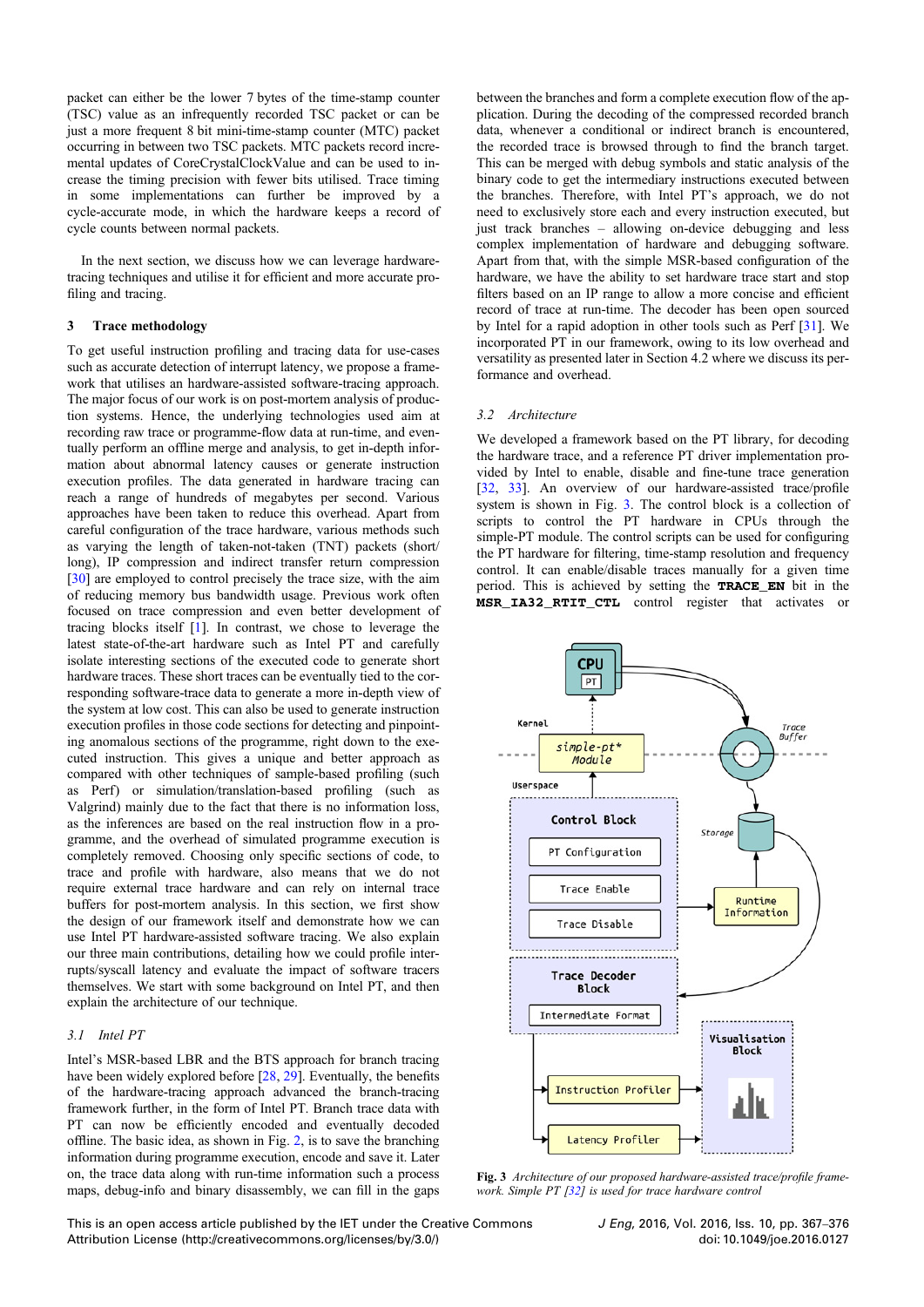<span id="page-5-0"></span>deactivates the trace generation. We use the control scripts for generating raw instruction and latency profiling data.

Any PT data generated is sent to a ring-buffer, the content of which is dumped to the disk for offline analysis. Along with the trace data, run-time information such as process maps, CPU information and features are saved as sideband data. This is essential for trace reconstruction. The trace decoder reconstructs the control flow based on run-time information, debug information from binary and per-CPU PT data. The decoding process involves reading the PT binary byte by byte. Much such as assembly opcodes, packets are identified by an arrangement of bytes. We go through individual incoming bytes from the trace buffer to identify the packet and its contents. This is merged with the dissembled binary information to give the packets an execution context. This data is converted to our intermediate format that is consumed by the instruction profiler and latency profiler modules which can generate visualisations. Our intermediate format consists of a stream of instructions with markers identified by function names. This is converted to visualisation data by transforming the markers to a callstack with instruction or time-delta. More about this is explained in subsequent sections. We now elaborate on our three contributions that cover instruction/syscall latency profiling and the performance impact of software-tracing systems on modern production systems.

## 3.3 Delta profiling

As seen in Fig. [3,](#page-4-0) the raw PT data from the processor can be reconstructed to generate a programme control flow. It is, however, important to analyse this huge information in a meaningful manner. Therefore, we present an algorithm to sieve through the data and generate instruction execution profiles based on patterns of occurrence of instructions in the control flow.

These profiles can be used to represent the histograms based on a time-delta or an instruction count delta. This can work for single instructions to observe histograms during a simple execution, as well by just counting the occurrence of a set of instructions. This approach is significantly different from sample-based profiling, as it is based on true instruction flow and can pinpoint errors at finer granularity in short executions. As interrupts are quite significant in embedded production systems, we choose profile instructions that are responsible for disabling and enabling interrupts in the Linux kernel. Thus, we generate two histograms that represent timedelta and instruction count delta of intervals between interrupt enabling and disabling instructions. We observed that interrupt disabling and enabling in Linux on an x86 machine is not just dependent on two instructions, sti and cli, but also on a pattern of instructions that use **pushf** and **popf** to push and pop the entire EFLAGS register, thus clearing or setting the interrupt flag in the process. Thus, to effectively profile the interrupt cycle, we identified the instruction patterns during decoding and grouped and identified them as superSTI and superCLI instructions. For incoming coded hardware-trace streams, we devised an algorithm as shown in listing Algorithm 1 (see Fig. 4) that is able to generate these profiles. For example, when we apply this during the trace decode time, we can obtain the time taken between two consecutive interrupts enable and disable in the execution or the number of instructions executed between them. These target super-instructions pairs  $(S_t)$ , which are actually a pseudo-marker in the instruction stream based on pattern matching, can be given as input to the profiler. On the basis of the mode, it can either begin instruction counting or time-stamp generation and stores it in a database. We then iterate over the database and generate the required visualisations.

We can extend this technique of identifying patterns in the code to record more interesting scenarios. For example, in the Linux kernel, CPU idling through the cpu\_relax() function generates a series of repeating nop instructions. Similarly, the crypto subsystem in the Linux kernel aggressively uses the less-recommended **Algorithm 1: Hardware Delta Profiling** 



Fig. 4 Hardware-delta profiling algorithm generates time-delta and instruction count-delta histogram from encoded trace stream

FPU. We were able to successfully identify such patterns in the system based purely on PT, without any active software tracer.

We present an implementation of the algorithm in Section 4.3 where we elaborate more on our delta profiling experiment. Decoded traces from Intel PT were chosen to demonstrate utility of this approach.

## 3.4 Syscall latency profiling

Syscalls affect the time accuracy of systems, especially in critical sections, as they form a major chunk of code executed from userspace. For example, filesystem syscalls such as  $\text{read}()$ , open (), close() etc. constitute 28.75% of code in critical sections of Firefox [[34\]](#page-10-0). Profiling syscall counts for a given execution is easy and can be performed with simple profilers such as Perf or even through static or dynamic code analysis techniques based on ptrace(). However, to understand, the extra time incurred in the syscalls, we can get help from software tracers. As the software tracers themselves affect the execution of syscalls, an accurate understanding can only be achieved by an external observer which does not affect the execution flow. In such scenarios, hardware tracing is a perfect candidate for such an observer. We used hardware traces and devised a way to visualise syscall stacks in our proposed technique, after decoding, to compare them between multiple executions. This gave us a deep and accurate understanding of any extra time incurred in syscalls, right down to individual instructions. We devised a way such that, post-decoding, the trace data was converted to our visualisation path format that prepares a raw callstack. See Fig. [5.](#page-6-0)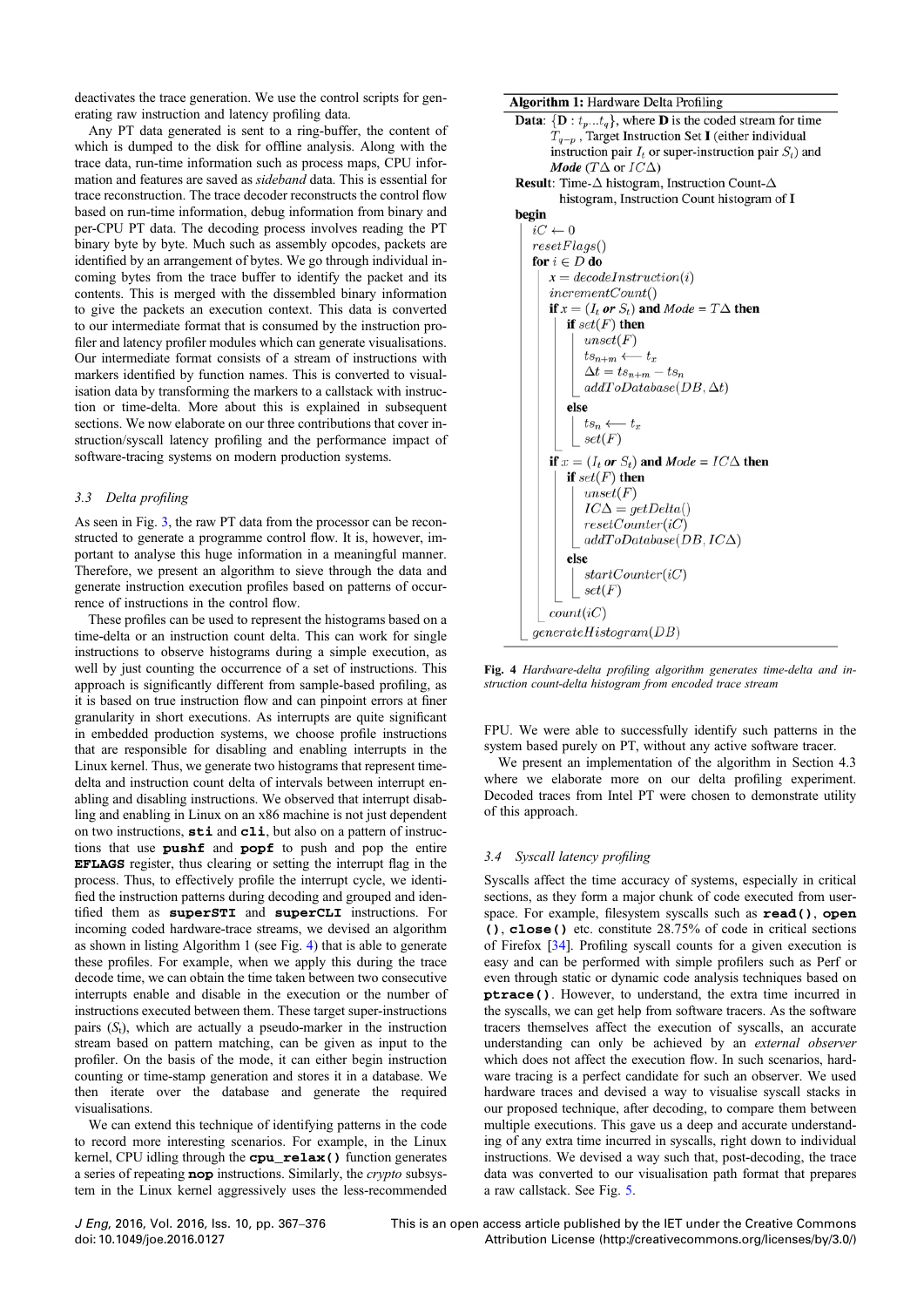<span id="page-6-0"></span>

Fig. 5 Sample trace sequence converted to a section of visualisation path format

The function markers in the decoded data are converted to individual execution paths in the hierarchy. Each node in the path represents a function. To each path, we append the instructions that executed for traversing the path up to its tail. Each line in the new data contains a single complete path in the callstack. As an example, Fig. 6*a* illustrates the effect of an external tracer (LTTng) on the mmap() syscall with the help of a callstack. The callstack shown is for a short section of code from the library mmap call to the start of the syscall in the kernel. We see in this figure that the highlighted call-path reached the **lttng** event write() function from the second ring of the entry\_SYSCALL\_64() function in the kernel. The layers represent calls in a callstack, with the call depth going from the innermost to the outermost layers. Here, the path to the lttng\_event\_write() function took 9.3% of all instructions in the recorded callstack. As the code sections are short, and the data represented is hierarchical in nature, it is easy to visualise them on sunburst call-graphs [\[35](#page-10-0), [36](#page-10-0)] for a clear visual comparison.

We can observe such a short callstack from another execution, in Fig. 6b, where LTTng tracing is disabled, and we note the absence of extra calls which were added as layers and peaks in Fig. 6a. The metrics in the sunburst graphs are calculated based on the number of instructions executed along a particular call-path based on the visualisation path format. The visualisation is interactive and its implementation is based on the D3 javascript library.

#### 3.5 Software-tracer impact

With our hardware-assisted profile, we can observe how much extra time and instructions any external software tracer added to the normal execution of the syscall. This can also be used as a basis for analysing the overhead of known tracers on the test system itself. For example, we observed that the extra time taken in the syscall is due to the different paths the syscall has when tracing is enabled, as compared with when tracing is disabled. A lot of code in the kernel is untraceable such as C macros and blacklisted functions built with the \_\_attribute\_((no\_instrument function)) attribute that do not allow tracers to trace them. This is usually a mandatory precaution taken in the kernel to avoid tracers going in sections of code that would cause deadlocks. However, our PT-based approach allowed us to get much finer details than other pure software tracers, as it acts as an external observer and can even record calls to those functions. We monitored how LTTng changes the flow of seven consecutive syscalls in a short section of traced code. As an example, for mmap() calls, we observed that with software tracing and recording enabled, a total of 917 additional instructions were added to the normal flow of the syscall, which took an extra 173 ns. For short tracing sections, an overhead of 579 ns was observed on average for open() syscalls, with 1366 extra instructions. We observed that the overhead also varies according to the trace payload for syscalls, as LTTng specific functions in the kernel modules copy and commit the data to trace events. Therefore, with the hardware-trace



Fig. 6 Effect of an external software tracer on the mmap() syscall, obtained from a near zero overhead hardware trace, is visible in a and b. The rings represent the callstack and are drawn based on instruction count per call a Extra layers in callstack as it took a longer syscall path b Shallower callstack as it took a shorter syscall path

assisted tool, we can get instruction and time accurate overhead of the tracer's impact on the system itself. Such detailed information about a software tracer's impact is not possible to obtain by conventional software tracers themselves. Hardware-assisted profiles allow to study the flow through those unreachable sections of code (assembly, non-traceable functions in the kernel) along with a higher granularity. We tested this with our PT-based approach. In Section 4.2, we further compare the overhead of Linux kernel's Ftrace tracer with Intel PT to see the impact of hardware traces as compared with current function tracing facility.

#### 4 Experimentation and results

#### 4.1 Test setup

The test machine has an Intel Skylake i5-6600K processor which supports Intel PT and runs a patched Linux kernel version 4.4-rc4 on a Fedora 23 operating system. To get minimum jitter in our tests, we disabled CPU auto-scaling and fixed the operating frequency to 3.9 GHz. This was done to just ensure that synthetic benchmarks were accurate and reproducible. This would not affect the result as the ratio of core crystal clock value to TSC frequency is considered during decoding time to make sure the effect of auto-scaling is accounted for in the time calculations. The system has 16 GB main memory and a 500 GB solid-state drive.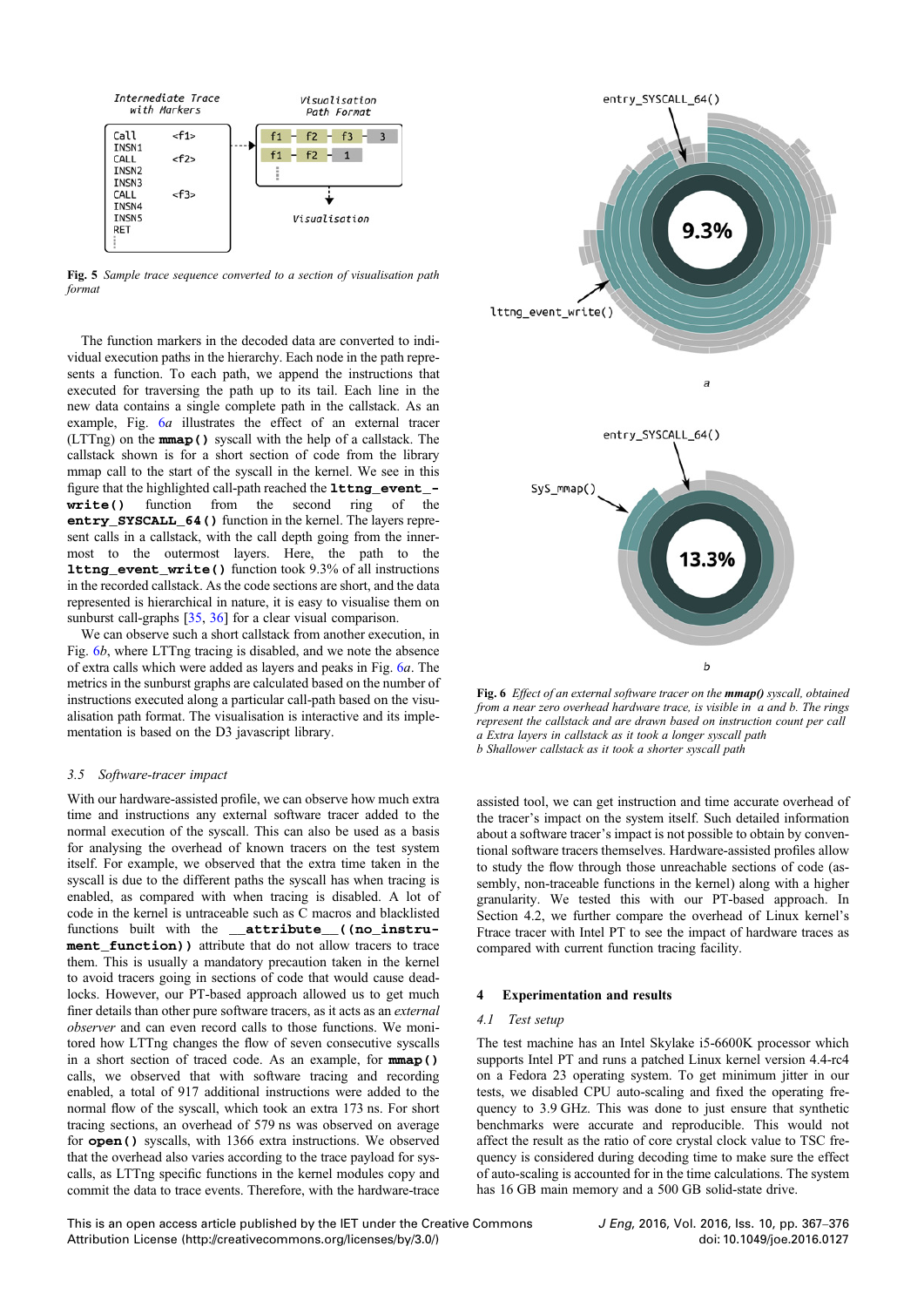#### <span id="page-7-0"></span>4.2 PT performance analysis

The most important requirement for a performance analysis framework is that it should have minimum impact on the test system itself. Therefore, before deciding on the trace hardware for our framework, we characterised PT's performance. The impact of a PT-based hardware-assisted tracer on the system has not been thoroughly characterised before. As it formed the basis of our other contributions; therefore, as a major part of our work, we developed a series of benchmarks to test how much overhead the tracing activity itself causes. We measured four aspects – the execution overhead in terms of extra time, the trace bandwidth, and the trace size and temporal resolution with varying time accuracy. We also compared the overhead of our PT-based approach with that of current default software tracers in Linux kernel.

4.2.1 Execution overhead: Similar to such synthetic tests done for measuring the Julia Language performance [\[37](#page-10-0)] against C and Javascript, we added more indirect branch intensive tests such as TailFact which causes multiple tail-calls for factorial computation and Fibonacci to illustrate conditional branches. We also tested an un-optimised and optimised Canny edge detector to check the effect of jump optimisations in image processing tasks. As conditional branches constitute most of the branch instructions, to get a precise measurement for a conditional branch, we tested a million runs of an empty loop (Epsilon) against a loop containing an un-optimised conditional branch (Omega) Therefore, the TailFact test gives us the upper limit of overhead for indirect branch instructions while the Omega test gives us the upper limit for conditional branches.

Observations: Our test results have been summarised in Table 1. We can see that excessive TIP packets generated due to tail-calls from the recursive factorial algorithm cause the maximum overhead of 22.9%, whereas the optimised random matrix multiplication (RandMatMul) overhead is 0.83%. The optimisation in the C version of RandMatMul is evident as it aggressively used vector instructions (Intel AVX and SSE) from the BLAS library [\[38](#page-10-0)] during a DGEMM, thus generating very few TIP or TNT packets, as compared with the un-optimised loop-based multiplication in Javascript, which through the V8's JIT got translated to conditional branches. This explains the difference, as seen in the table, where the overhead for V8 is 11.08%. Same is the case with RandMatStat, which also generated more TIP packets thus pushing the overhead to 20%. To observe the TNT packet overhead, the Omega test generated pure TNT packets. As this includes one million extra conditional jump overhead from the test loop for both Epsilon and Omega, we can normalise the overhead and observe it to be 8.68%.

Table 1 Execution overhead and trace bandwidth of Intel PT under various workloads. The TailFact and Omega tests define the two upper limits

| <b>Benchmark</b>   | Bandwidth, MBps | Time overhead |          |
|--------------------|-----------------|---------------|----------|
|                    |                 | $C, \%$       | $V8. \%$ |
| TailFact           | 2200            | 22.91         |          |
| Parselnt           | 1420            | 9.65          | 10.36    |
| Fib                | 1315            | 5.86          | 5.80     |
| <b>RandMatStat</b> | 340             | 2.58          | 20.00    |
| CannyNoOptimise    | 303             | 2.55          |          |
| PiSum              | 339             | 2.47          | 6.20     |
| CannyOptimise      | 294             | 2.34          |          |
| Sort               | 497             | 1.05          | 6.06     |
| RandMatMul         | 186             | 0.83          | 11.08    |
| Omega              | 205             | 11.78(8.68)   |          |
| Epsilon            | 217             | 3.10(0.0)     |          |

4.2.2 Trace bandwidth: The direct correlation between the trace size, packet frequency and hence the trace bandwidth is quite evident. To quantify it, we record the trace data generated per time unit and quantify the trace bandwidth for our micro-benchmarks in Table 1. To calculate the bandwidth, we record the size of raw trace data generated and the time taken for execution of the individual benchmarks.

Observations: We see that the trace bandwidth is quite high for workloads with high-frequency TIP packets such as TailFact. Larger TIP packets increase the bandwidth and cause a considerable load on the memory bus. Overall, for moderate workloads, the median bandwidth lies between 200 and 400 MBps.

4.2.3 Trace size: Apart from the inherent character of the applications (more or less branches) that affect the trace size and timing overhead, Intel PT provides various other mechanisms to fine-tune the trace size. The basic premise is that the generation and frequency of other packets such as timing and cycle count information can be configured before tracing begins. To test the effect of varying such helper packets, we ran the PiSum micro-benchmark from our overhead experiments, which mimics a more common workload with userspace-only hardware-trace mode. We first started with varying the generation of synchronisation packets called PSB, whereas the cycle-accurate mode (CYC packets) and the MTC packets were disabled. The PSB frequency can be controlled by varying how many bytes are to be generated between subsequent packets. Thus, for a higher number of bytes, those packets will be less frequent. As PSB packets are accompanied with a TSC packet, this also means that the granularity of timing varies. The same was repeated with MTC packets while the PSB packet generation was kept constant and the CYC mode was disabled. Similar tests were done with CYC packets, where PSB packet generation was kept constant and MTC packet generation was disabled. Figs. 7–[9](#page-8-0) show the effect of varying the frequency of packets on the generated trace data size.

Observations: We observe in Figs. 7–[9](#page-8-0) that, as expected, when the time period (indicated by number of cycles or number of bytes inbetween) for CYC, MTC or PSB packets is increased, the trace size decreases. However, it moves toward saturation, as opposed to a linear decrease. The reason we observed is that, for a given trace duration, there is a fixed number of packets that are always generated from the branches in the test application. This sets a minimum threshold. Furthermore, in Fig. 7, the trace size did not increase further for time periods  $\leq 2^6$  cycles, because the maximum number of CYC packets that can be generated for our synthetic workload was reached at  $2<sup>6</sup>$  cycles. The trace data size



Fig. 7 Trace size and resolution while varying valid CPU cycles between two subsequent CYC packets. Lower TRF value is better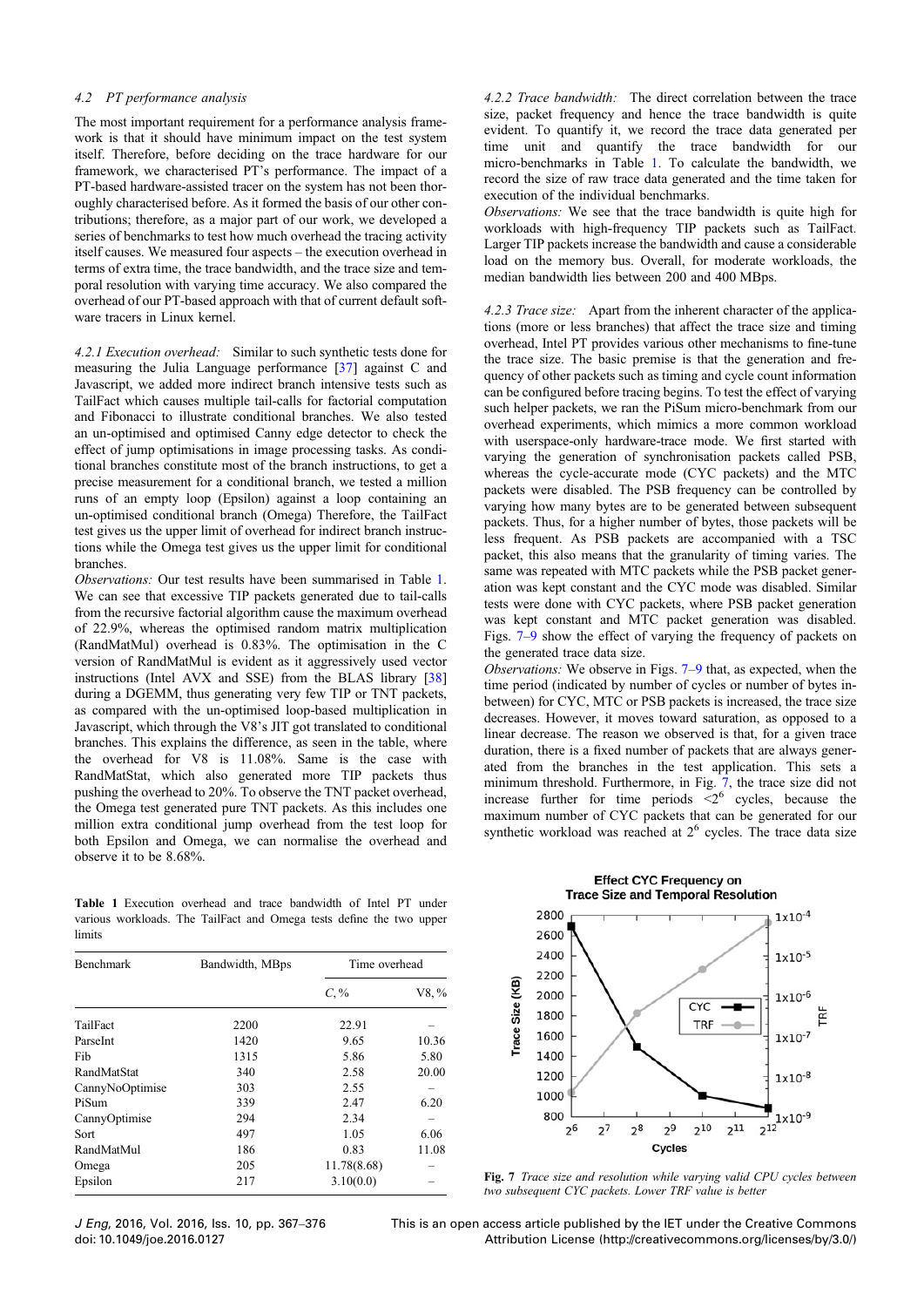<span id="page-8-0"></span>

Fig. 8 Trace size and resolution while varying valid CPU cycles between two subsequent MTC packets. Lower TRF value is better

can however further increase for other workloads with higher frequency of CYC packets, when kernel tracing is enabled. In our tests, we found that the lower and upper bounds of trace data size, based on lowest and highest possible frequencies of all packets combined, are, respectively, 819 and 3829 KB.

4.2.4 Temporal resolution: In addition to the effect of different packet frequencies on the trace data size, it is also important to observe how much timing granularity we lose or gain. This can help the user decide what would be the trade-off between size, timing granularity of the trace and the tracing overhead, to better judge the tracer's impact on the target software. We therefore define a temporal resolution factor (TRF). For a given known section of code, with equidistant branches

$$
TRF = \frac{N_f}{\max(P) - \min(P)} \times \left[ p - \min(P) \right]
$$

where

$$
p = \left(\frac{\Delta I_c \text{ Sort}[n-1]}{2}\right) \times \left(\frac{\Delta T \text{ Sort}[n-1]}{2}\right)
$$



Fig. 9 Trace size and resolution while varying valid bytes of data between two subsequent PSB packets

and  $P$  is the set of all  $p$  that represents a median factor in the observed sets. Here,  $\Delta T$  and  $\Delta I_c$  are the time and instruction deltas between subsequent decoded branches and  $n$  is the length of the total decoded branches. The formula calculates the median of the sorted datasets of  $\Delta T$  and  $\Delta I_c$  and normalises them with a factor of  $N_f$  for an accurate representation. The value of n, however, varies according to the frequency of packets. Hence, with the packets we estimate the averages based on the maximum we can obtain. This experiment was coupled with the trace size experiment above so that, for the same executions, we could observe our temporal resolution as a function of the trace size as well. The choice of equidistant branches is intentional for a more controlled and repeatable micro-benchmark. The results are presented in Figs. [7](#page-7-0)–9 with TRF on the second Y-axis. TRF varies between 0 and 100. Lower TRF values represent better resolutions.

Observations: It is interesting to see a clear trend that the data size is inversely proportional to TRF. Hence, the larger the trace size, the better is the temporal resolution in the trace. Another important observation is the sudden increase in resolution when CYC packets are introduced. We observed that the highest resolution we obtained for our tests was 14 ns and 78 instructions between two consecutive events in the trace  $(TRF = 4.0 \times 10^{-9})$ . This compares with the lowest resolution of 910.5 μs and 2.5 million instructions (TRF = 100) between two events with no CYC and far apart PSB packets. The reason for such a huge variation is that the introduction of the cycle-accurate mode generates CYC packets before all CYC-eligible packets (such as TNT and TIP). The CYC packets contain the number of core clock cycles since the last CYC packet received, which is further used to improve the time resolution. With a large number of CYC-eligible packets being generated in quick succession, the trace size as well as the resolution increases drastically, as compared with MTC and PSB packets. For CYC observations in Fig. [7](#page-7-0), the resolution for  $\leq 2^6$  cycles is not shown, as it covers the whole execution in our workload for which we are interested. Thus, we always get a constant maximal number of CYC packets and the TRF value saturates. Therefore, we only included valid cycles  $>2^6$ . This can however vary for real life use-cases such as kernel tracing where the branches are not equally spaced and the code section is not linear. However, the TRF values obtained can be a sufficient indicator of upper and lower bounds of resolution.

4.2.5 Ftrace and PT analysis: We also compared the hardware control-flow tracing with the closest current software solutions in the Linux kernel. An obvious contender in-kernel control-flow tracing for our Intel PT-based framework is Ftrace [\[39](#page-10-0)]. Both can be used to get the execution flow of the kernel for a given workload – with our approach providing a much more detailed view than Ftrace. We therefore used the Sysbench synthetic benchmarks to gauge the overhead of both approaches for disk I/O and memory and CPU intensive tests. We configured Ftrace in a mode as close as possible to Intel PT by outputting raw binary information to a trace buffer. We also set the per-CPU trace buffer size to 4 MB. Our findings are presented in Table 2. We can see that, as compared with PT, FTrace was 63% slower for a Sysbench File I/O workload with random reads and writes. This generates numerous kernel events for which Ftrace had to obtain time-stamps at each function

Table 2 Comparison of Intel PT and Ftrace overheads for synthetic loads

| <b>Benchmark</b> | <b>Baseline</b> | With PT | With Ftrace | Overhead |           |
|------------------|-----------------|---------|-------------|----------|-----------|
|                  |                 |         |             | PT. $%$  | Ftrace, % |
| File I/O, MBps   | 32.32           | 31.99   | 19.76       | 1.00     | 63.56     |
| Memory, MBps     | 5358.25         | 5355.59 | 4698.52     | 0.00     | 14.04     |
| CPU, s           | 19.001          | 19.007  | 19.121      | 0.00     | 0.6       |

This is an open access article published by the IET under the Creative Commons Attribution License (http://creativecommons.org/licenses/by/3.0/)

J Eng, 2016, Vol. 2016, Iss. 10, pp. 367–<sup>376</sup> doi: 10.1049/joe.2016.0127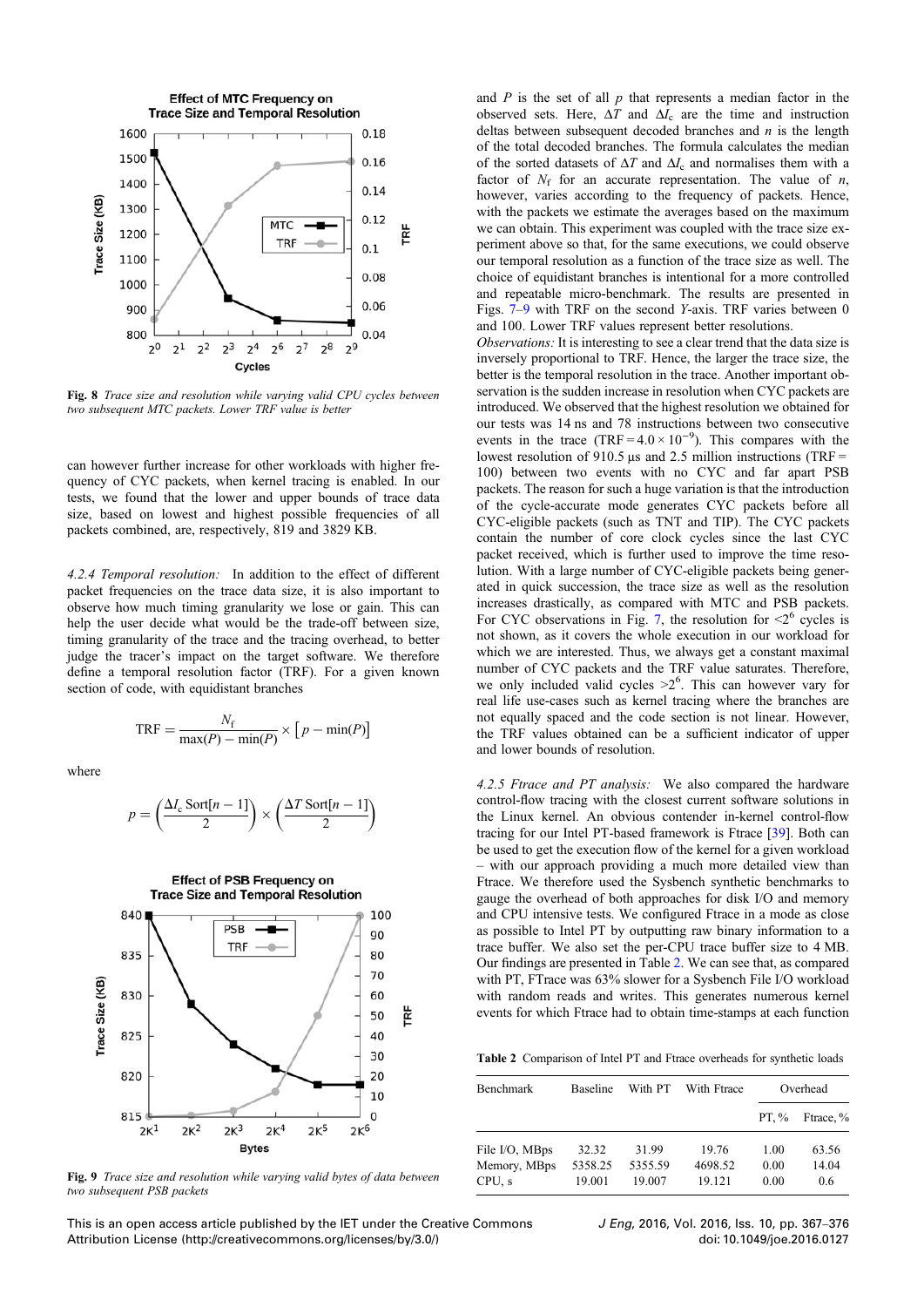

Fig. 10 Histogram of instruction count delta for superSTI and superCLI instructions generated using delta profiling algorithm

entry. In the PT case, the time-stamps are an inherent part of the trace data generated in parallel through trace hardware. This explains the huge difference in overhead. A similar difference is observed in the memory benchmark as well. In the case of the CPU benchmark, the work was userspace bound and hence the trace generated was smaller – thus a non-statistically significant overhead in PT and 0.6% overhead in Ftrace.

## 4.3 Delta profiling instructions

In these sets of experiments, we show how our Algorithm 1 (Fig. [4](#page-5-0)) is able to generate histograms for instruction and time-delta for superSTI and superCLI instructions groups. To quantify how much time is spent in a short section where interrupts are disabled, we created a synthetic test module in the kernel that disables and enables interrupts as our input. We control the module using ioctl() to cycle the interrupts. We pin the userspace counterpart of our test module on CPU0 and analyse the hardware trace for CPU0. Our algorithm is implemented during the trace decoding phase to generate the instruction delta and time-delta in an intermediate format which we then plot as histograms. This helps to



Fig. 11 Histogram of time-delta for superSTI and SuperCLI instructions generated using delta profiling algorithm

pinpoint how many instructions were executed in the interval between two consecutive interrupts disable and enable. Looking at Fig. 10, we can see that most of the interrupts disabled intervals executed around 90–100 instructions. For the same execution, we observe in Fig. 11 that most of the interrupts disabled intervals have a duration in the range 40–80 ns. We can then look for the interrupts disabled intervals of abnormally high duration which are at the far right in the histogram. Delta profiling of actual instruction flows therefore allows for an overview of the interrupt cycling in the kernel for a particular short running task. As discussed in Section 5, to get more in-depth analysis, we can take snapshots when abnormal latencies are encountered, to get a more in-depth view on identifying them from the histogram profiles.

## 5 Conclusion and future work

New techniques used in hardware tracing are now empowering developers in the domain of software performance debugging and analysis. We observe that hardware-assisted tracing and profiling provides a very fine granularity and accuracy in terms of control flow and time and presents a trace framework that utilises hardware-assistance from Intel PT. Our PT-based approach, with a minimal overhead in the range of 2–5%, was able to provide a highly detailed view of control flow. We also present a detailed analysis of trace size and temporal resolution provided by PT, while fine tuning its configuration. With the help of our framework, we were able to generate detailed targeted callstacks for syscalls and observe differences between multiple executions. We also demonstrated a way to trace the software tracers themselves and show how similar kernel controlflow tracers such as Ftrace cause overheads as high as 63%, while PT was able to generate similar yet more detailed results with 1% overhead. Hardware tracing also allowed us to gather traces from parts of the kernel that are invisible to traditional software tracers. PT-assisted cycle-accurate profiling was able to provide resolution as high as 14 ns, with timed events only 78 instructions apart. However, our analysis of Intel PT and the information released by Intel suggests that many additional features such as using PT in virtual machine tracing are left yet to be explored.

#### 5.1 Latency snapshots

We hinted how, in addition to syscall latency profiles, more in-depth analysis on other non-deterministic latencies can be done. An interesting observation relevant for real-time systems is also an in-depth analysis of IRQ latency. Newer tracepoints in the kernel introduced by tracers such as LTTng [[40\]](#page-10-0) allow recording software-trace events when IRQ a latency beyond a certain threshold is reached. We can further refine our idea by recording hardware-trace snapshots in such conditions, thus obtaining more detailed control-flow and timing information.

#### 5.2 Virtual machine trace and analysis

Our Intel PT-based hardware-assisted technique can also be used to detect virtual machine (VM) state transitions, in host or guest only hardware tracing, for more in-depth analysis of VMs without any software-tracing support. We observed that PT can also generate VMCS packets and set the non-root bit in PIP packets when hardware tracing is enabled in VM context [[30\]](#page-10-0). The extra information in hardware traces allows the decoder to identify VM entry and exit events and load specific binaries for rebuilding control-flow across VMs and host. Thus, with no software intrusion and a low overhead, we can get accurate VM traces, compare and quantify their performance.

## 6 Acknowledgments

We are grateful to Ericsson, EfficiOS, NSERC and Prompt for funding and Francis Giraldeau for his technical advice and comments.

J Eng, 2016, Vol. 2016, Iss. 10, pp. 367–<sup>376</sup> doi: 10.1049/joe.2016.0127